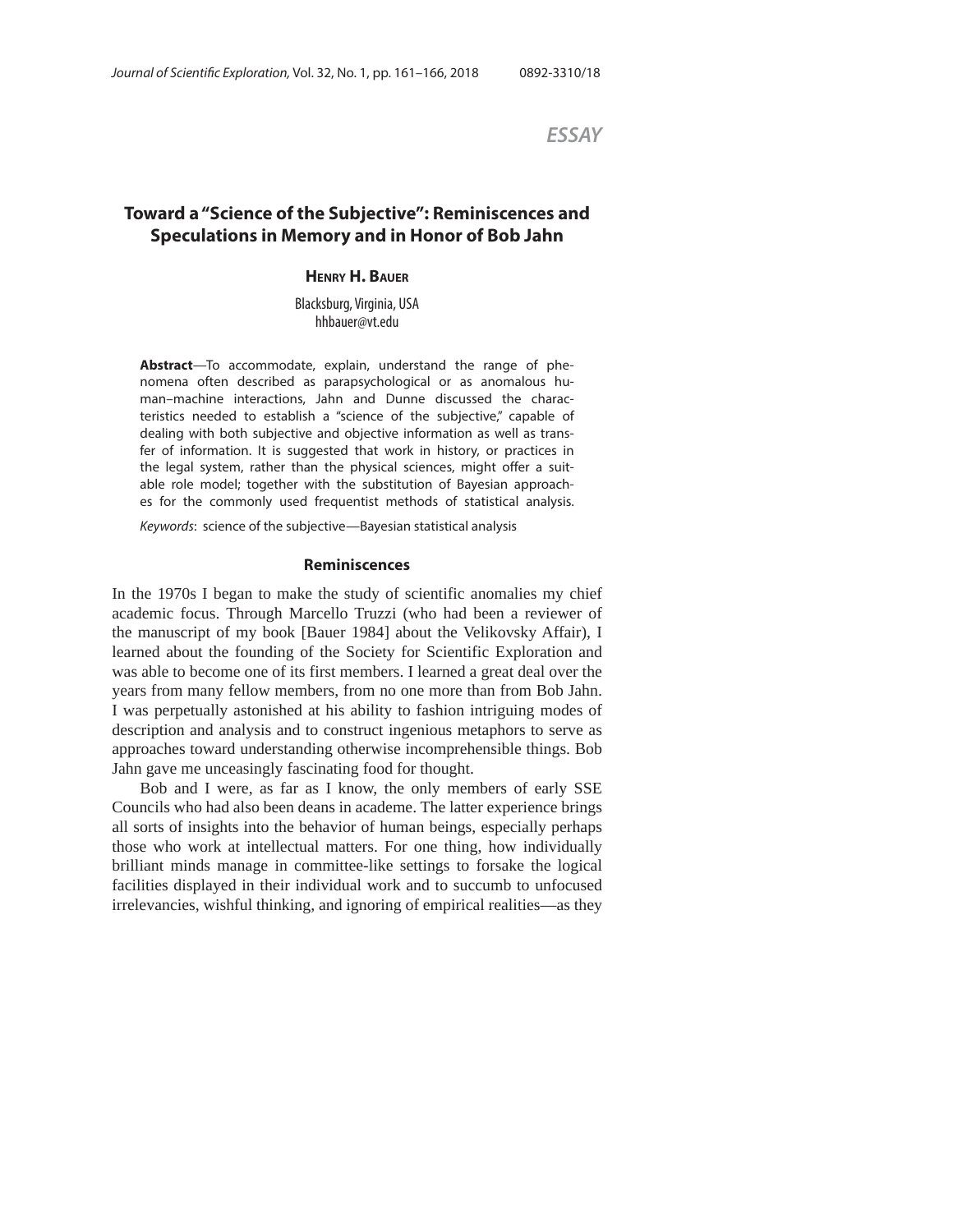say, camels are horses designed by a committee; suggestions continually offered for "what ought to be done," all too rarely joined to the speaker's offer to actually do them. At any rate, among my many fond memories of Bob Jahn are the not-infrequent times in Council meetings when we would exchange brief glances of mildly amused frustration.

Above all, though, I feel it as a very great compliment that Bob Jahn accepted me as a friend and did me the honor on several occasions to solicit my opinion on aspects of his work. My appreciation of Bob, my gratitude for our association, is illustrated by that well-known quote from W. B. Yeats: *Think where man's glory most begins and ends, and say my glory was I had such friends*.

When once I spoke about friendships with my daughters, I remarked that I had come to respect people from a very varied range of backgrounds, among them a Chinese ship's steward, a British auto mechanic, an American distinguished professor of operational research, a Xerox service man . . . and what I had realized was that the decisive characteristic they all had was *integrity*. So with Bob Jahn. His work on human–machine anomalies brought less than approval from the administration of his university, as well as defamation from a variety of sources, but at all times it was clear that Bob Jahn was following the evidence and seeking the truth to the best of his abilities, with unquestionable integrity.

#### **Speculations**

In the course of working on my last book (Bauer 2017), some trains of thought had led me to re-read Bob and Brenda's "Science of the Subjective" (Jahn & Dunne 1997). At one point they say, accurately,

most of the classical physical sciences . . . strive to embody precisely measurable, unambiguously quantifiable, and strictly replicable properties, with minimal statistical variance. In the quantum-based physical sciences, however, as well as the biological, medical, psychological, and social sciences, progressively more reliance has come to be placed upon statistical rather than uniquely deterministic measurables.

Indeed; and "strictly replicable" has come to be an almost universally accepted criterion for being credited with being scientific. But what is required if observations or measurements are to be reproducible?

Surely observations can be replicable only if the phenomenon being observed is reproducible. Now what is truly reproducible in the circumstances of a human being? (Or for that matter of any living thing.) We change instant by instant, not necessarily learning, perhaps, but certainly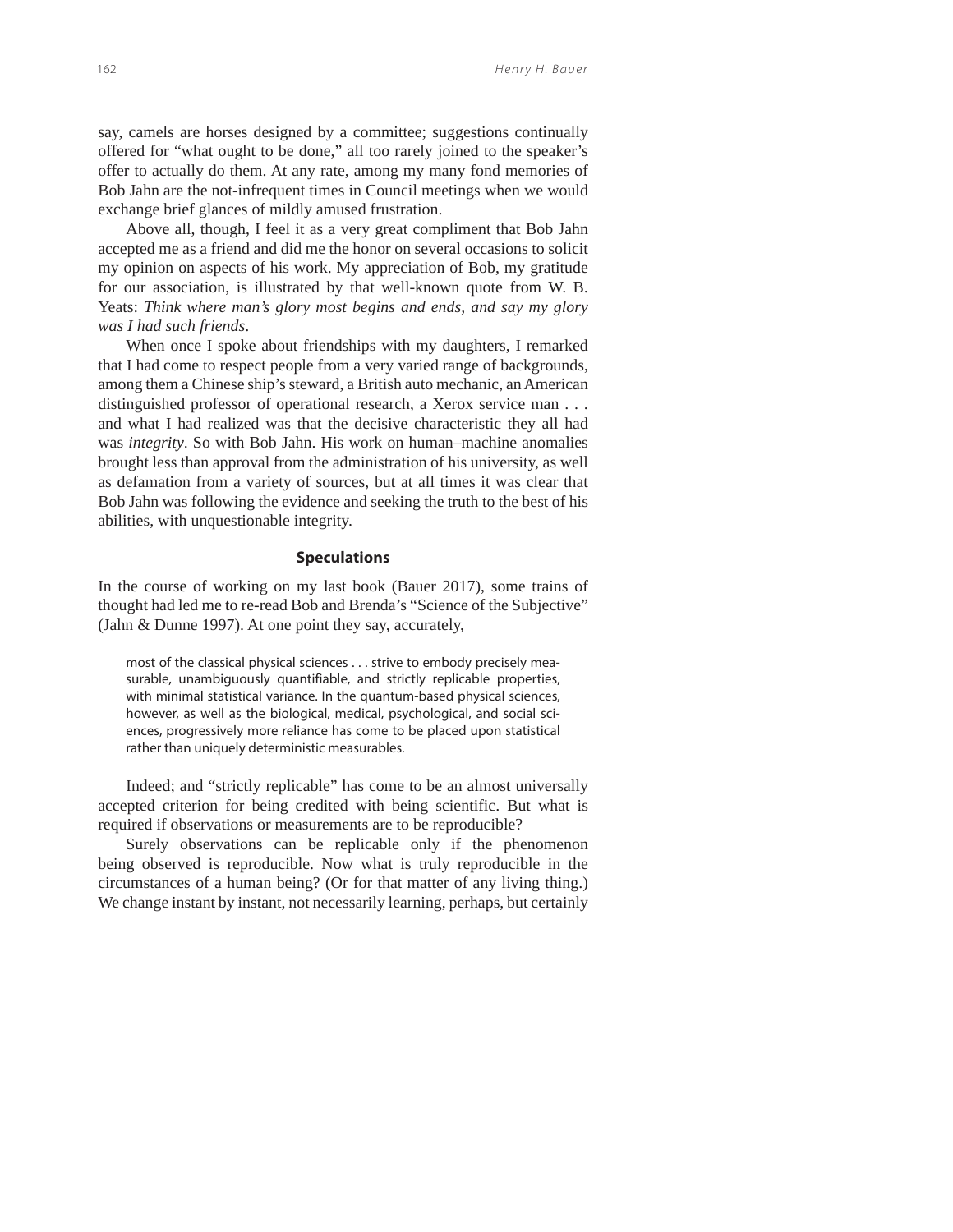experiencing and responding. I don't think one's physical, mental, and emotional state is reproducible, it is not precisely the same at different times.

That would seem to exclude the possibility of discovering direct cause-andeffect relationships. Those can be found in physical science because the studied objects do not change *inherently* over time; and, just as significant, the studied objects form a class of identical things—all electrons (of a given spin) are the same, all atoms of carbon-12 are the same, and so on.

All human beings are not the same, and they change over time. So in medicine and in social science, studies can yield only



**Robert G. Jahn**

statistical information. That is a different kind of thing than a cause-andeffect relationship. Statistical correlations never establish causation.

So, it seems to me, any "science of the subjective" cannot take as its role model the physical sciences with their demand for replicable results. That a repetition of a "statistically significant" result might also yield a "statistically significant" result, even at the same level of significance, is not at all the same sort of thing as being able, say, to repeatedly precipitate silver chloride by adding sodium chloride to silver nitrate.

Statistical analyses offer us only probabilities, whereas through "science" we are seeking certainty.

Jahn and Dunne pointed out that the desired "science of the subjective" must somehow manage to include, to mesh, objective information and subjective information:

Inclusion of subjective information within the framework of science clearly constitutes a huge analytical challenge [calling for] a viable mechanics that can enable profitable dialogue between empirical experience and theoretical predictors.

Physical science is not an appropriate role model for this task. But other human ventures may be: the legal system (of most democratic nations), for example; and what historians do. In our legal system, tangible objective material plays an important role; but so too does the subjective input from eyewitnesses and the subjectively revealing process of cross-examination. Somehow the human judgment exercised by juries and judges effects a synthesis of objective and subjective information.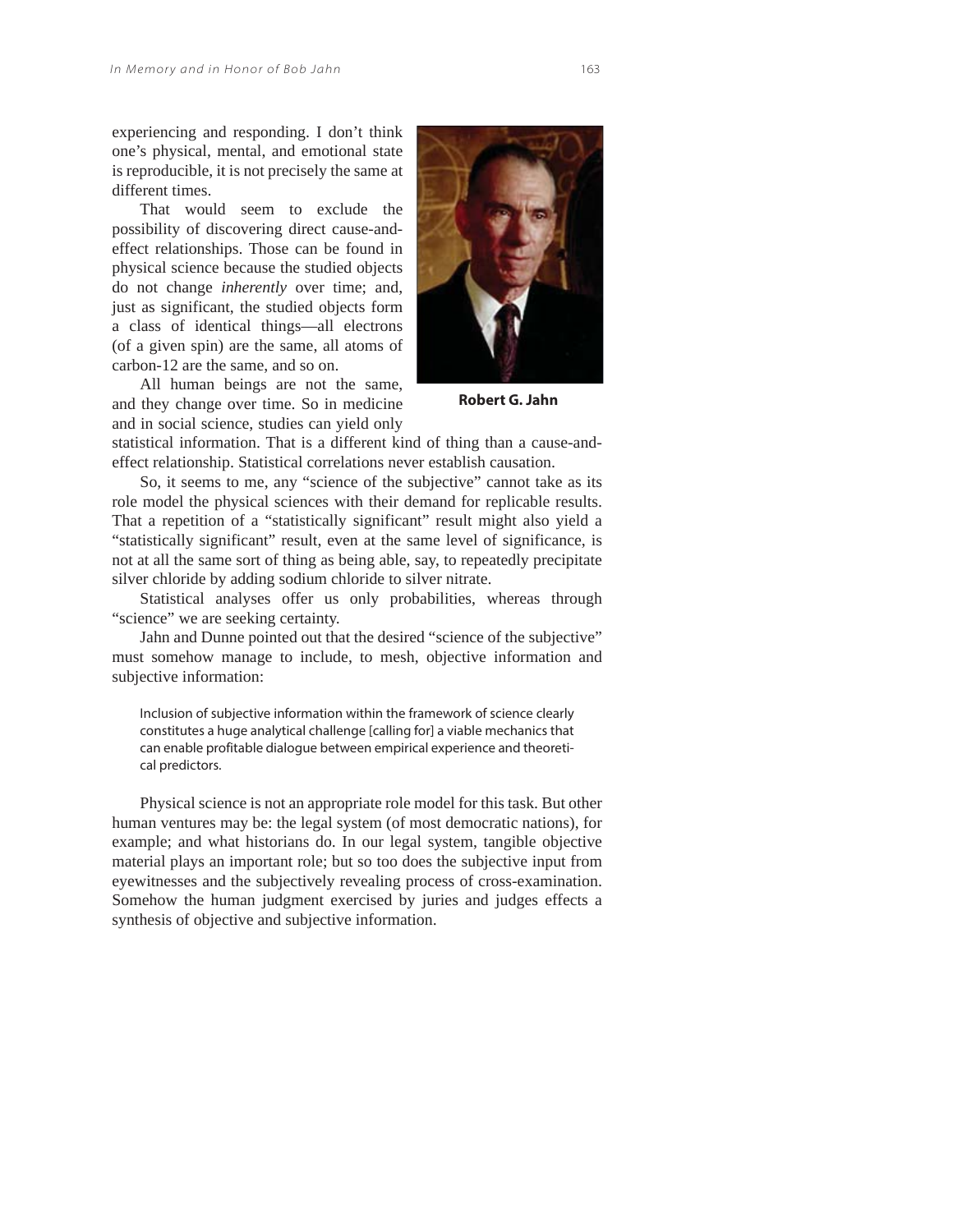Similarly in the work of historians. Tangible evidence in the way of artefacts, their dating by physicochemical means, and evidence from archaeological digs are combined with subjective information from such human creations as writings and maps. Judgment is applied by the historian to forge a unified narrative relying on both objective and subjective information.

Those who cannot learn from history are doomed to repeat it, is an insight attributed to George Santayana, often quoted in various versions. But how can we learn from history? There is no overarching paradigm or theory of history; there are no "constants of Nature" pertaining to history; there are no universal laws applicable throughout history. And yet Santayana's insight is widely acknowledged as valid.

On the whole, historians regard themselves as just that, historians, not "social scientists"; and they strive not for theory construction as, say, sociologists do, but rather they strive to accomplish "thick" descriptions of actual happenings: descriptions so rich in context and detail that readers can think themselves into that time and place and those actions. The richness of detail and context permits the making of connections by judging what is meaningfully similar in another time, another place, and other actions. So, for example, observers (though unfortunately not enough participants) were able to learn from the French experience in Vietnam what went wrong with the American intervention in Vietnam; and even to extrapolate meaningfully to American mis-steps in Iraq and Afghanistan.

Not everyone agrees about that, of course. But then not everyone agrees over all the things in the physical sciences either, even though "the scientific method" supposedly enables definitive "objective" conclusions. Over biological evolution, over origins of the universe and of life, even over quite specific matters like the Tunguska event or the nature of ball lightning, competent and informed experts disagree. In the physical sciences the shibboleth asserts that disputes can be settled, in principle and eventually, by sheer evidence, by *facts*. There is no corresponding claim in history, and yet we can and do learn from history in ways that facilitate often reliable projections, predictions, extrapolations.

This train of thought suggests that a "science of the subjective" might be constructed not on the "scientific" lines of experimental protocols but, as in historical studies, on the basis of thick descriptions of reported happenings. The interplay "between empirical experience and theoretical predictors" that Jahn and Dunne call for I would re-phrase as interplay between empirical experience and *understanding*, gaining sufficient insights into the contextual connections in and among the accumulated thick descriptions to allow reasonable projections of a range of likely future happenings. Or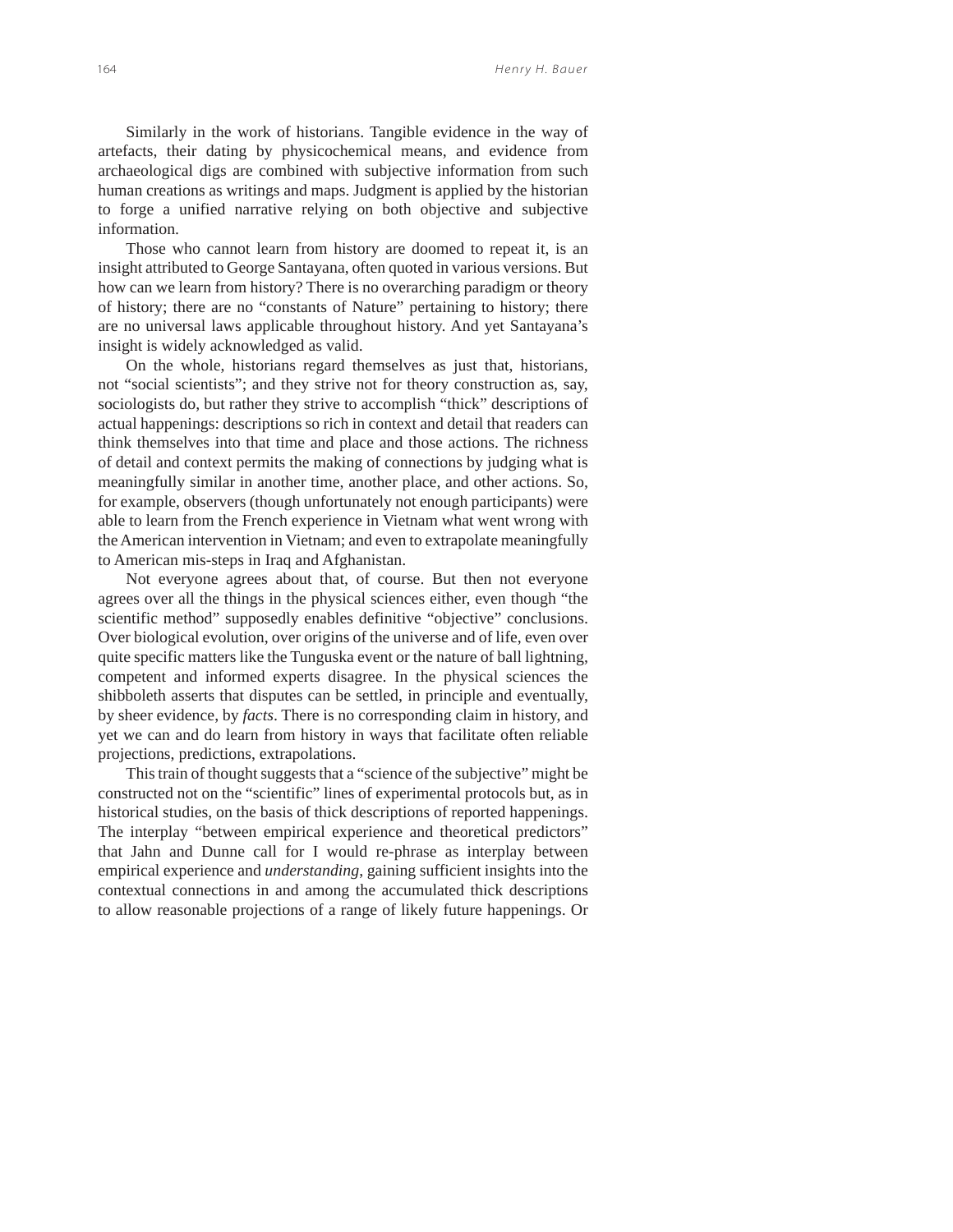more succinctly: Exercising judgment based on an understanding of past experience must and can, in studies where human activities are concerned, take the place of the cause-and-effect deterministic experimentation and observation that is possible with phenomena that involve only inanimate objects.

The absolute necessity of a "science of the subjective" follows, too, from the fact that what matters to human beings is *meaning*, and the physical-science approach cannot deliver that; as Steven Weinberg put it so neatly, "The more the universe seems comprehensible, the more it also seems pointless" (Rigden 1994). Objective knowledge, analogous to what maps can deliver, is devoid of human meaning; it is stories, tales, parables that convey meaningful human information about values, about how to behave (Bauer 1995).

Jahn and Dunne observe, accurately, that "more reliance has come to be placed upon statistical rather than uniquely deterministic measurables," and statistical analysis of accumulated experiences is surely a useful adjunct to the exercise of human judgment. But I would enter a plea as to the nature of the appropriate statistical analysis.

In social science and medicine, and also in parapsychology and anomalistics, the commonly applied statistical analysis follows Fisherian, frequentist, lines with the calculation of "p values" as the most common procedure. A number of people have pointed out, however, that this approach is flawed, perhaps even fatally flawed when the quest is for something like causative relationships.

Gigerenzer (2004) has shown in considerable detail how misleading it can be to assert a statistical significance on the basis of p values. Most fundamentally, though, the trouble is that this approach estimates the likelihood that given effects are *not owing to chance*, which tells us nothing about the likelihood that any given explanation is valid (Matthews 1998). Bayesian statistical analysis, by contrast, affords a way of estimating directly the probability that a given hypothesis fits the bill (Sturrock 1994). Matthews (1999) has also pointed out how misleading p-value inferences can be by contrast to Bayesian approaches, in particular when a priori estimates of probability are very low, which is commonly the case with anomalies.

In this connection, I recommend an article by Jack Good (1980) on the paranormal and parascience. Good is often credited with the modern revival of interest in Bayesian statistics, but his intellectual interests ranged everywhere. In the cited article, he discusses, among other things, a priori estimates of the reality of spontaneous and of non-spontaneous "psychic" phenomena, and he tackles head-on the critical issue of coincidences,